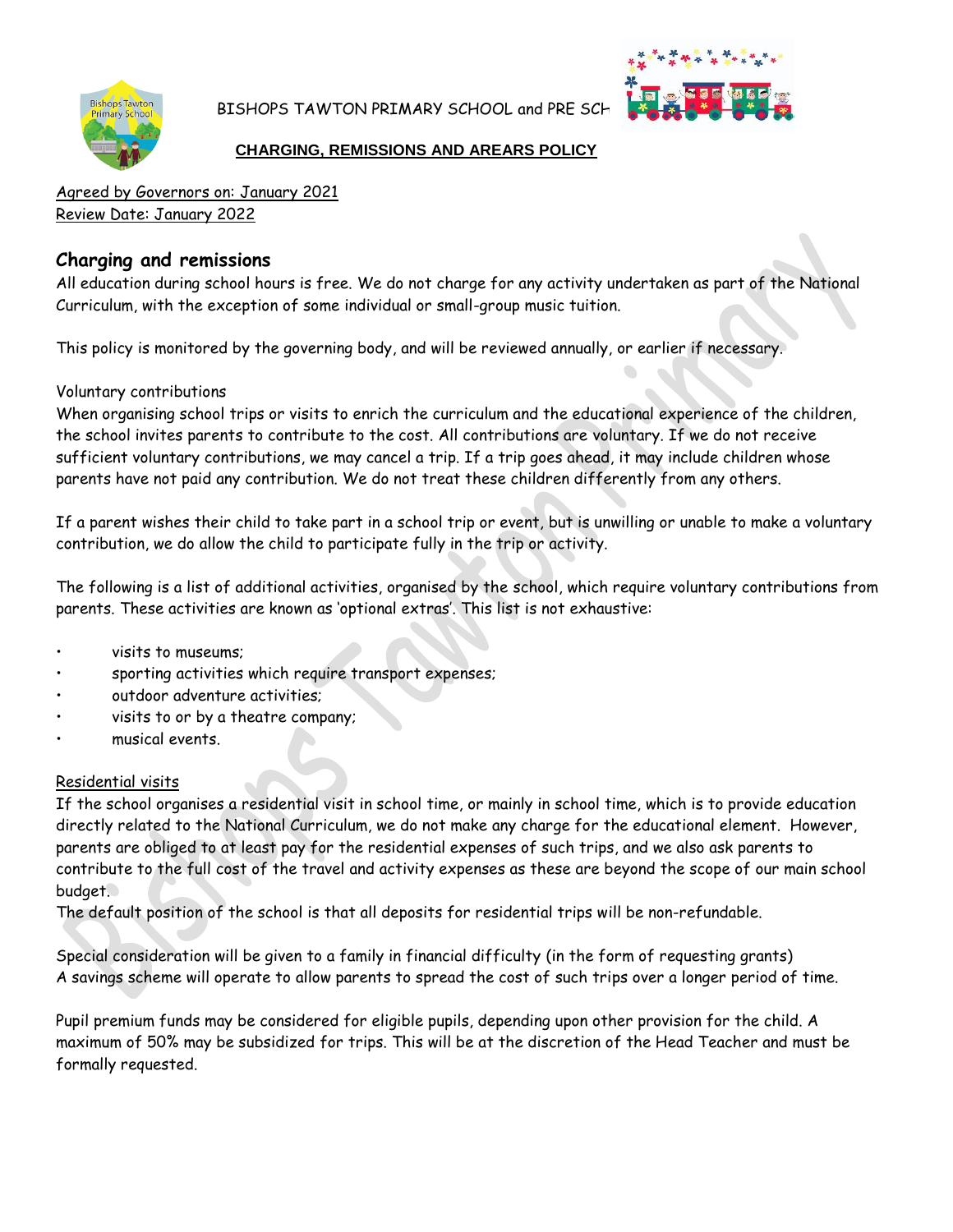## **Arrears:**

# **Pre-school, After School Care, Dinners and Trips/Visitors**

This Policy recognises the difficulties placed on schools in balancing the social welfare of pupils with the management of the County Council's money. If debts are incurred then the school budget has to pay for them. This means that funds which should be spent on the children's education are used to pay debts incurred by parents, most people in the school or Pre-School community would find this unacceptable.

- Fees / money owing should be paid within 7 days of receiving the invoice.
- Preferred method of payment is via **'school money'** or by cheque made payable to Devon County Council. If cash payments need to be made, they should be put in a clearly named envelope and posted in the secure box provided. All payments are recorded.
- We appreciate that circumstances change. Parents are encouraged to contact the office staff as soon as possible to enable all parties to come to an agreement regarding payment. Confidentiality will be assured.
- Where payment is not made as requested above, a reminder will be sent to the Parent/carer by the administrator. If payment is still not forthcoming a weekly reminder will be sent by e-mail or a letter sent home via the child. If after 4 weekly reminders the balance of the debt has not been reduced, a formal letter from the Head Teacher will be sent to the parent requesting that the child either:
	- -brings a packed lunch to school
	- -no additional pre-school hours will be available
	- -no additional after school care hours will be available
	- -the child will not be allowed to attend trips unless full payment is made up front …until the debt is cleared or a payment plan is agreed.
- If the debt reaches a figure of £100 or more a formal letter from the Head Teacher will be sent irrespective of weekly reminders
- If all attempts to recover the debt are unsuccessful the parents will be advised that the school will need to refer the matter to the Devon County Council Client Support who will follow up with the appropriate action to recover the arrears

## \*\*APPLIES TO PRE-SCHOOL\*\*

- If a child is absent due to sickness or holiday any non funded hours will be charged at 50% of the hourly rate.
- In the case of long term sickness 7 days + their place will be kept open.

\*Please note that good communication is the key factor in managing payments and we ask that Parents and carers communicate openly with the school in order for arrears to be managed.

## Residential trips:

A non-refundable deposit is required before a place is booked.

All outstanding balances need to be paid 2 weeks before the trip.

All residential trips are voluntary and if financial assistance is required we contact local charities. Instalment plans are in place with regular reminders by e-mail or letter home.

 We appreciate that circumstances change. Parents are encouraged to contact the office staff as soon as possible to enable all parties to come to an agreement regarding payment. Confidentiality will be assured.